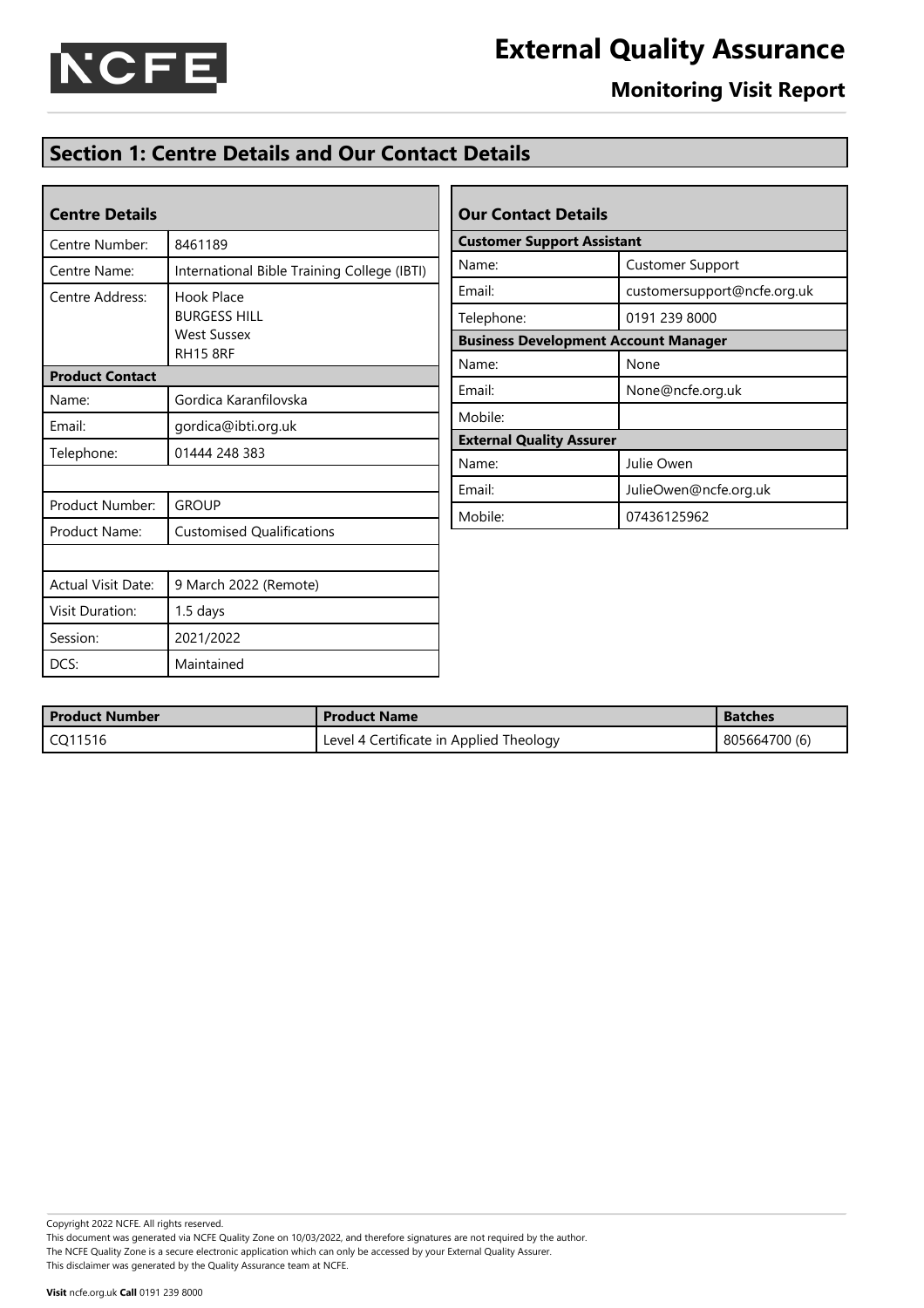

### **Monitoring Visit Report**

### **Section 2: Previous Action Plan**

#### **Has the centre carried out the actions agreed with the External Quality Assurer regarding:**

|                                                       | <b>Fully actioned</b> | <b>Some action</b><br>outstanding | <b>No action</b><br>taken | <b>No action</b><br>required |
|-------------------------------------------------------|-----------------------|-----------------------------------|---------------------------|------------------------------|
| Management Systems and Administrative<br>Arrangements |                       |                                   |                           |                              |
| Resources (Physical and Staff)                        |                       |                                   |                           |                              |
| Assessment                                            |                       |                                   |                           |                              |
| <b>Internal Quality Assurance</b>                     |                       |                                   |                           |                              |
| <b>Feedback to centre</b>                             |                       |                                   |                           |                              |

Following the centre's previous Annual review in March 2021, there were no Actions or Recommendations.

Copyright 2022 NCFE. All rights reserved. This document was generated via NCFE Quality Zone on 10/03/2022, and therefore signatures are not required by the author. The NCFE Quality Zone is a secure electronic application which can only be accessed by your External Quality Assurer.

This disclaimer was generated by the Quality Assurance team at NCFE.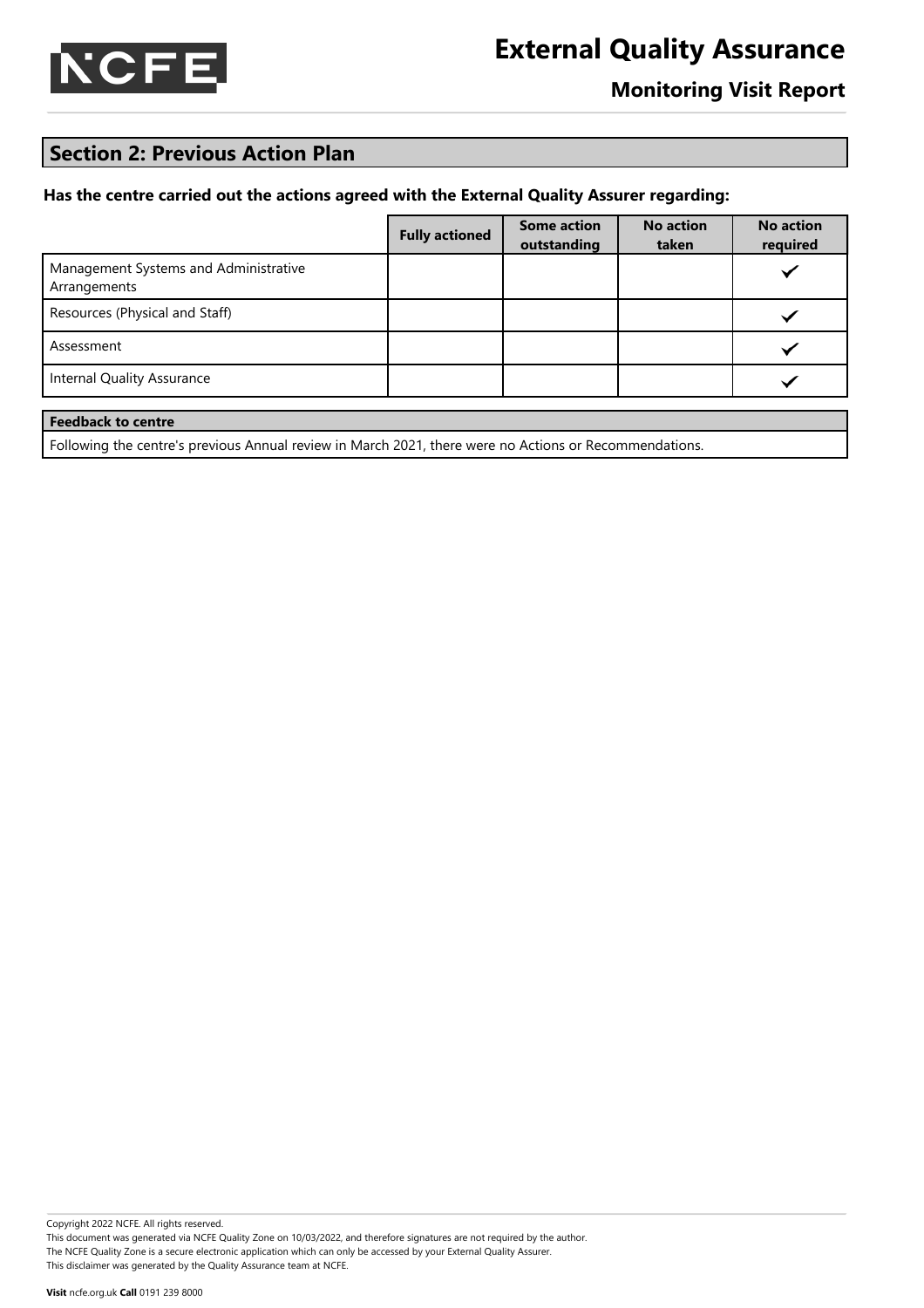

### **Monitoring Visit Report**

### **Section 3: Management Systems and Administrative Arrangements**

**For information:** Sections 3-6 are to be graded using the 6-point scale described below. The statements identify the systems/evidence centres have in place for the delivery, assessment and internal quality assurance of this product. Any actions identified will be highlighted in Section 9 of the report.

- 
- 1 = Excellent (no action required) 4 = Requirements Not Met (significant action required)
- 2 = Meets requirements (recommendation identified) 5 = Unsatisfactory (immediate action required)
- $3 =$  Discrepancies within tolerance (action required)  $6 =$  Not Applicable
	-

|      |                                                                                                                                                                                                                   | 1            | $\overline{2}$ | 3 | 4 | 5 | 6 |
|------|-------------------------------------------------------------------------------------------------------------------------------------------------------------------------------------------------------------------|--------------|----------------|---|---|---|---|
| 3.1  | The centre's aims, policies and procedures in relation to the product are<br>supported by senior management and understood by the assessment<br>team                                                              |              |                |   |   |   |   |
| 3.2  | There are procedures in place to ensure effective communication systems<br>between all levels of staff and in all directions (including satellites,<br>placements and staff who work remotely)                    | ✓            |                |   |   |   |   |
| 3.3  | Staff responsibilities, authorities and accountabilities of the assessment<br>and internal quality assurance team across all assessment sites are clearly<br>defined, allocated and understood                    | ✓            |                |   |   |   |   |
| 3.4  | Time is allocated for regular team meetings for all staff involved in the<br>teaching, assessment and internal quality assurance of the product                                                                   |              |                |   |   |   |   |
| 3.5  | A staff induction and development process is in place for the assessment<br>and internal quality assurance team                                                                                                   |              |                |   |   |   |   |
| 3.6  | There are documented policies including but not limited to appeals,<br>complaints, health and safety, safeguarding, malpractice and plagiarism,<br>conflicts of interest and diversity and equality               | ✓            |                |   |   |   |   |
| 3.7  | The centre meets the proposed GLH within the specification (where<br>appropriate)                                                                                                                                 | ✓            |                |   |   |   |   |
| 3.8  | There are appropriate staff, resources and systems necessary to support<br>the accumulation and transfer of credits, the recording of exemptions and<br>recognition of prior learning                             | ✓            |                |   |   |   |   |
| 3.9  | Learner personal data is collected and held in accordance with the Data<br>Protection Legislation                                                                                                                 | ✓            |                |   |   |   |   |
| 3.10 | Marketing and advertising of the product(s) is clear, accurate and not<br>misleading and, where applicable, complies with our guidelines                                                                          | ✓            |                |   |   |   |   |
| 3.11 | The centre has a robust registration and certification process in place and<br>registers learners in a timely fashion to allow for external quality assurance<br>to take place                                    | ✓            |                |   |   |   |   |
| 3.12 | Learner claims for certification are correct and claims are valid                                                                                                                                                 | ✓            |                |   |   |   |   |
| 3.13 | Where product(s) have been written and developed by the centre, there is<br>a robust process in place to ensure the content is fit for purpose                                                                    |              |                |   |   |   |   |
| 3.14 | Learner records and details of achievements are accurate, kept up to date<br>and securely stored in line with our requirements for minimum of 3 years<br>and will be made available for quality assurance reviews | $\checkmark$ |                |   |   |   |   |
| 3.15 | There is a process in place for withdrawing product and learners from us                                                                                                                                          | ✓            |                |   |   |   |   |
| 3.16 | The centre's achievements will be evaluated and reviewed and used to<br>inform future product developmental activity                                                                                              | ✓            |                |   |   |   |   |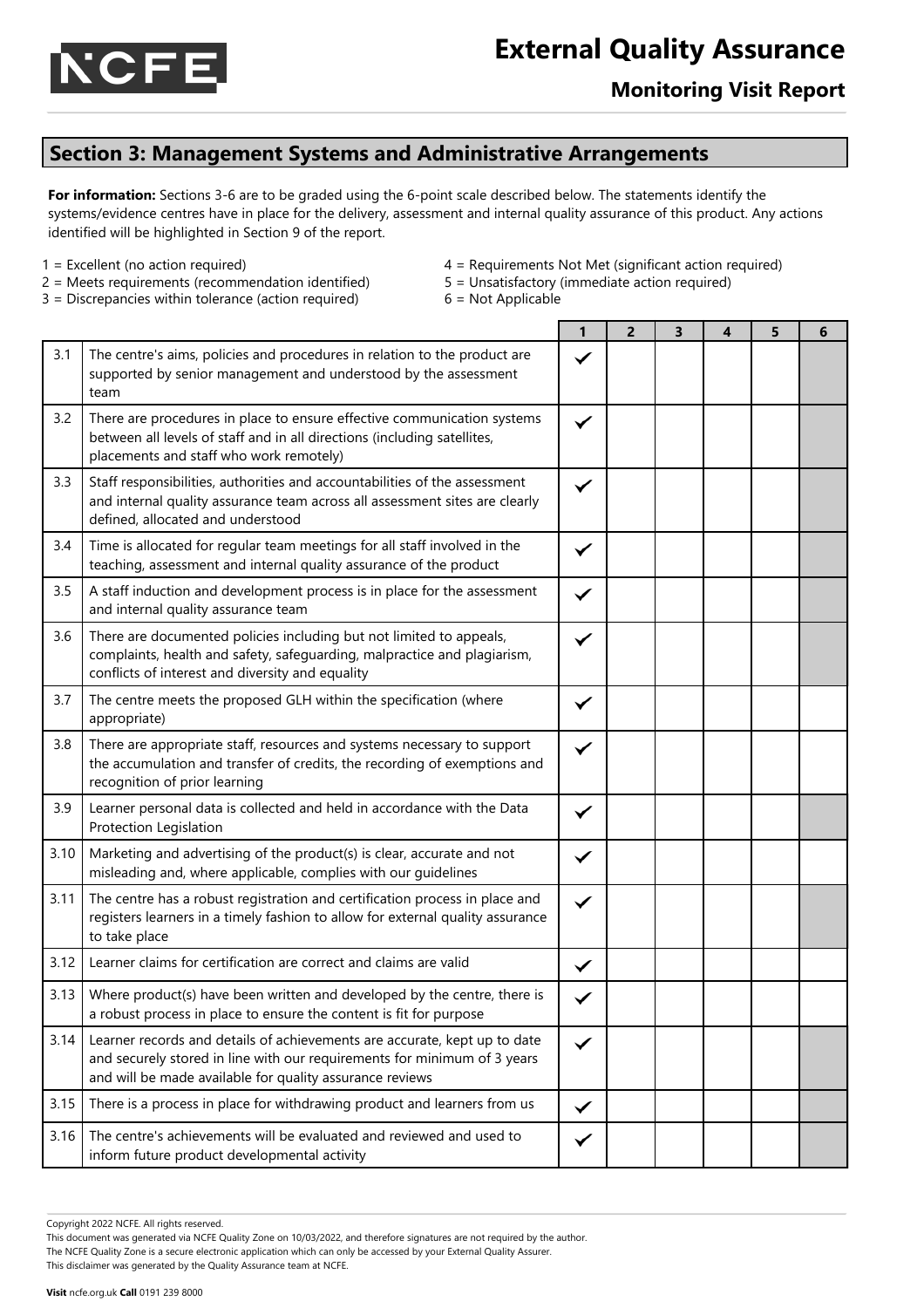

### **Monitoring Visit Report**

| 3.17 | Feedback will be used to evaluate the quality and effectiveness of product<br>provision against the centre's stated aims and policies, leading to<br>continuous improvement                                                                                                  |  |  |  |  |  |  |  |
|------|------------------------------------------------------------------------------------------------------------------------------------------------------------------------------------------------------------------------------------------------------------------------------|--|--|--|--|--|--|--|
| 3.18 | Requests are complied with from us or the regulator for access to<br>premises, records, information, learners and staff for the purpose of<br>external quality assurance or other monitoring activities                                                                      |  |  |  |  |  |  |  |
|      |                                                                                                                                                                                                                                                                              |  |  |  |  |  |  |  |
|      | Observations and feedback regarding management systems and administrative arrangements<br>This Centre is a residential International Bible College in the UK that delivers Customised Qualifications to learners from around<br>the world and is an established NCFE Centre. |  |  |  |  |  |  |  |
|      | An organisational chart has been presented outlining the whole team's role and responsibilities, the Senior Leadership,                                                                                                                                                      |  |  |  |  |  |  |  |

Management, Principal, Operations Director, Volunteers and Voluntary Workers.

The team have clearly laid out roles and responsibilities to ensure the accountabilities of the assessment and internal quality assurance are met, through meetings, documentation, induction and training.

There is a voluntary workers handbook that outlines the roles and responsibilities of the voluntary worker, what is offered to them by the College, alongside this is job descriptions for the Academic Manager, Academic Assistant, IQA and Assessor.

Staff induction handbook given to all new staff members and voluntary workers includes background to the college, purpose, vision, core values, what the college can offer, training, accommodation (however, due to covid this is subject to change), insurance, expenses, dress code, personal behaviour, confidentiality, relationships, involvement in student curriculum, schedule, external employment, and church attendance. All new staff receive email communication with their induction checklist which is completed by both the new staff member and the IQA/Academic Manager.

This includes the policies and procedures that the staff team attend and undertake, Health and Safety, Fire Safety, Equal Opportunities, Complaints, Harassment, Privacy, Data Protection, Safeguarding for Children and Vulnerable Adults, First Aid.

A well-developed Curriculum planning, scheme of work set out over the weeks duration for the qualifications delivered has been made available today.

Team meetings are regularly conducted and minutes have been provided today that detail the idea of an IBTC journal/magazine to be included on the website, to have input from the tutors, subject matter and particular topics, with a student corner as part of the journal. General housekeeping, such as new building certificates, electrical doors and opening day speakers.

The Centre has a document that lists all the processes and information used for the NCFE Customised Qualifications including, E-packs provided to each tutor at the beginning of the year that includes all documentation, process and information they will require for their role, setting up files, tracking sheet, IQA sampling plan, induction, registrations, assessment, supporting learners with additional needs, feedback forms, reflective practice forms, oral observations forms, lecture observations, IQA records, standardisations, reviews, end of year questionnaires and relevant policies.

The centre has a document that explains the process for each form that they use, what, how and when to use it.

The Centre has extensive comprehensive policies which are dated and approved by the Board of Trustees, updated annually, with approval and next review dates in situ:

Student Disciplinary Policy Safeguarding Policy General Statement of Risk Management for the IBTC Respect and Dignity Policy (Incorporating the Harassment Policy) Privacy Policy Examination and Invigilation Policy and Procedure Internal Verification and Assessor's Policy Health and Safety First Aid Statement Equal Opportunity Policy Data Protection General Statement of Conflict of Interest Policy for International Bible Training College (IBTC)

Copyright 2022 NCFE. All rights reserved.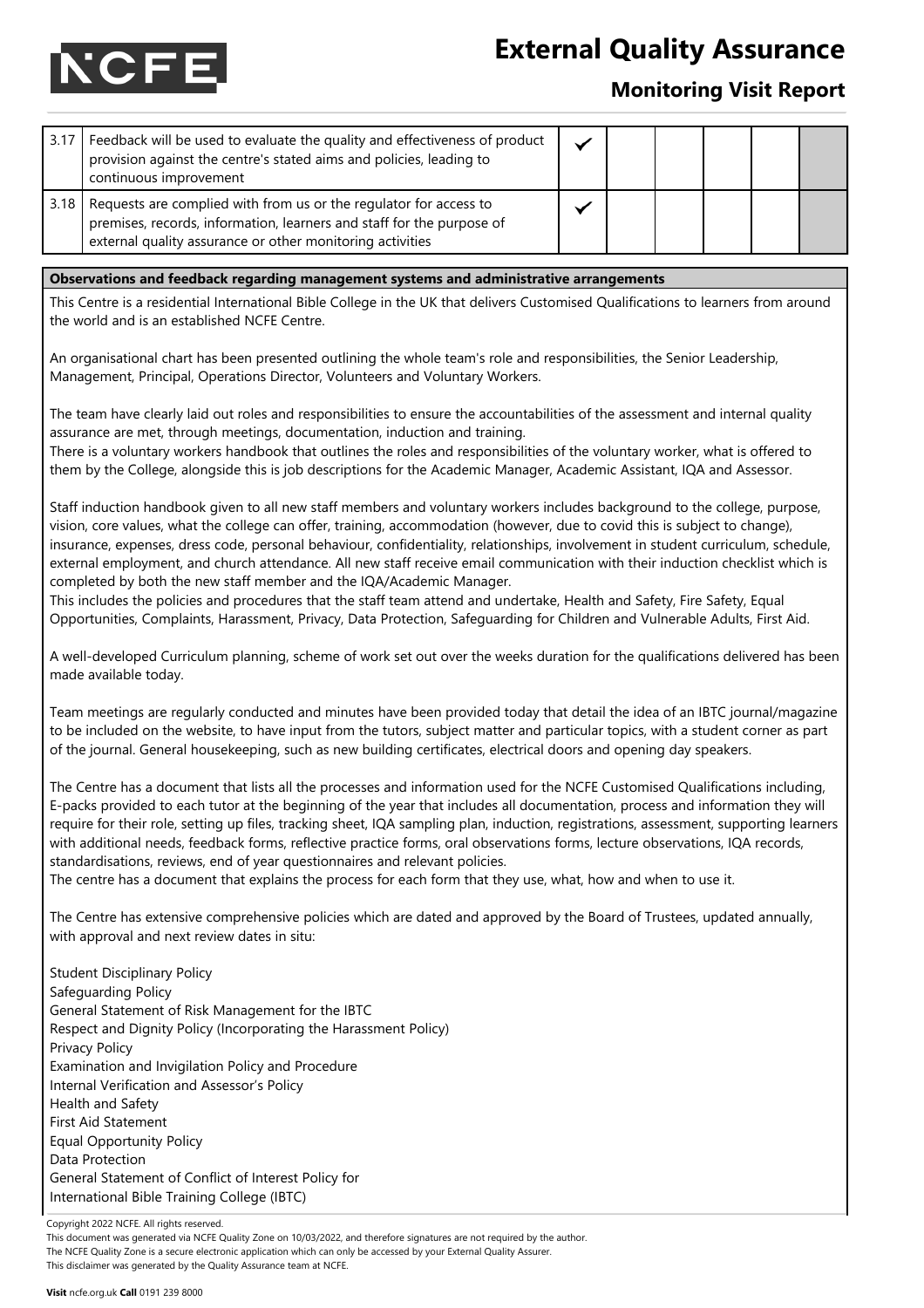

### **Monitoring Visit Report**

#### Assessment Policy

Admission Academic Integrity Policy (Plagiarism Policy)

The policies have been reviewed and updated and this has been signposted on each procedure, a clear audit trail to follow. All policies are fit for purpose and adhere to the Awarding Organisations requirements, current legislation and guidance.

Students have clear and outlined induction processes welcoming them to the college, meeting the team, cultural induction, Admission policy, Health and Safety, Conflict of Interest, with reading prior to arriving and training online.

There is a permission form for the disclosure of personal and special category data that is completed by all staff, volunteers, learners, sponsors, donors, and supporters and this adheres to the GDPR and Data Protection legalisation and these have been completed at the beginning of the course and gives permission for the learners to be videoed, seen as part of the evidence viewed today.

As discussed previously at the Centres Annual review in March 2021, registration of learners took place when they started the second year, however, the Centre has now decided that learners are registered in the first year moving forward as they are looking at applying for a Tier 4 license.

The Centre Admission Policy has been reviewed and approved on 22.6.21, with the next review date this coming May 2022, review will take place regularly as and when necessary in response to feedback from students, changes to any practices, new requirements from regulatory authorities or external agencies or changes to legislation, to ensure that procedures continue to be consistent with regulatory criteria and are applied properly and fair.

Timeframe of courses

Two new six-month courses - Level 4 Certificate in Applied Theology and Level 5 Diploma in Applied Theology - will run concurrently from early January to early July, the Certificate course starting in January 2022 and the Diploma course in January 2023.

The deadline for submitting applications for these courses is 30th September for students needing a visa and 31st October for those who do not require a visa, with actual dates posted on the website each year.

Learner claims are current, correct and valid.

Comprehensive surveys have been collated and data analysed, for the first year 2020/2021, gaining feedback from students relating to the staff, support, welcome, information, feedback, communication, and personal needs, ongoing survey of the management of Covid situation, with a second-year survey with feedback regarding the overall experience at the college.

Products, all are clearly displayed detailing the qualifications as customised advertising and adhering to NCFE guidance.

The Centre demonstrate a strong Management system, IQA process, Administrative Arrangements providing a well-balanced infrastructure.

All evidence has been uploaded in a timely manner utilising our secure link.

I confirm there have not been any issues regarding compliance.

Copyright 2022 NCFE. All rights reserved.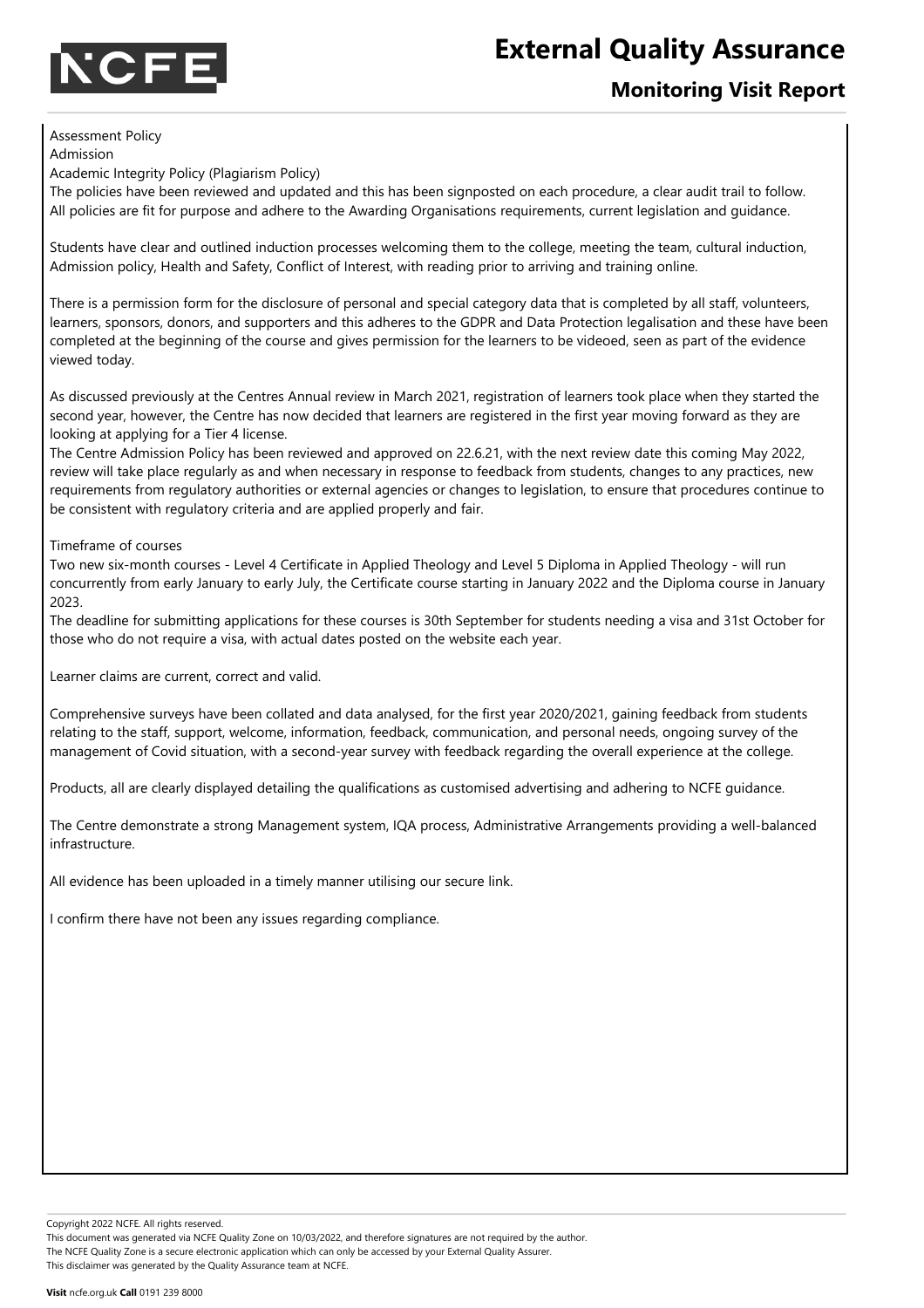

### **Monitoring Visit Report**

### **Section 4: Resources (Physical and Staff)**

| 4.1 | The product is adequately staffed                                                                                                                            |  |  |  |
|-----|--------------------------------------------------------------------------------------------------------------------------------------------------------------|--|--|--|
| 4.2 | Assessors are occupationally competent and knowledgeable                                                                                                     |  |  |  |
| 4.3 | Internal Quality Assurers are occupationally competent and knowledgeable                                                                                     |  |  |  |
|     | 4.4 There is appropriate Continued Professional Development (CPD) provision<br>for staff involved in the delivery of the product                             |  |  |  |
| 4.5 | Equipment and accommodation used for the purposes of assessment<br>comply with the requirements of relevant business legislation and product<br>requirements |  |  |  |

#### **Observations and feedback regarding resources**

The Centre's staff are established, taking on new staff members since the last review, which includes Eliana Zucchi Whyte, as an Assessor/Tutor, Paul Hodgson Assessor/Tutor, Stefano Guaglione Assessor/Tutor, and Franco Grieco Assessor/Tutor.

CPD record seen and recorded below for the team since their previous annual review includes experience and reading materials.

Stefano Guaglione (Tutor on the qualifications forming today's review, however, as discussed they no longer work at the centre) Assessor/Tutor

BA Theology

Diploma Level 4 in Bible Theology & Mission Work Studies

English language Course

Bible School Certificate

Chartered Accountant High School Diploma

Experience in mission work in different parts of the world, providing Bible teaching in local churches, national and international, mentoring individuals and Christian leaders, gathering resources for individuals and church needs.

Eliana Zucchi Whyte NCFE Assessor and Internal Moderator Training

Diploma in Christian Counselling

First Aid National Course

Christian Counsellor Theotherapy

Certificate in the Spanish Language

Training Course on Pastoral Care and Leadership Diploma in Bible Theology & Mission Work Studies

English language Course

Media & Communication Technologies

Experience in internships and placements as a Children Teacher and Nurse planning daily activities, physical activities, counselling, pastoral care and Christian counselling, and mission work.

John Whyte NCFE Assessor and Internal Moderator Training

Paul Hodgson NCFE Assessor and Internal Moderator Training Master of Theology with Distinction Theological Diploma with Merit Experience as a lecturer at the centre, previous experience as a Senior Pastor, Clerical Officer.

Rebekah Tonge IQA NCFE Internal Quality Assurance Training

Experience working with rough sleepers once a week, with Off the Fence Homeless Organisation, teacher of English, a clinical

Copyright 2022 NCFE. All rights reserved.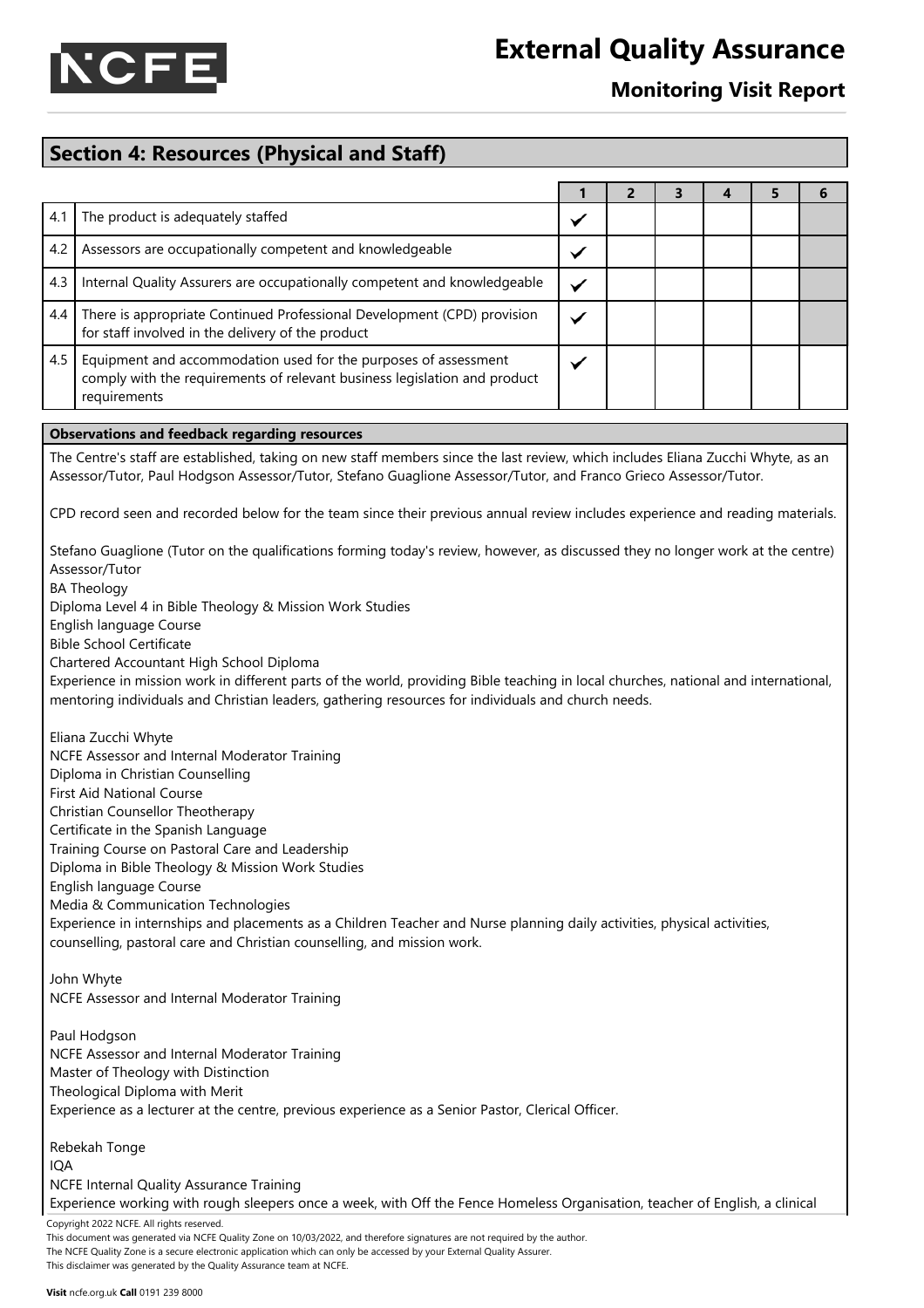

### **Monitoring Visit Report**

caseworker for Public Health England and the NHS online, Private Teacher as a Foreign Language. Gordica Karanfilovska NCFE Internal Quality Assurance Training Franco Grieco Assessor/Tutor Certificate in Applied Theology Certificate in Applied Theology Mechanic

Experience in leadership currently pastoring a church, with digital competence in information processing, communication, content creation, safety and problem-solving.

#### CPD:

Preaching to IBTI student body Preaching at local church 2-day AoG Missions Forum: delegate AoG Stronger Together Conference: delegate Christlike Mission in Belgium: Leader External Examiner in Chaplaincy Teaching Hermeneutics Platform discussion Group on Spiritual Gifts Reading list: "Pulling Down Strongholds" "Life on Fire" "Needless Casualties of War" "Why Business Matters to God" "Strategic Management: Thinking, Analysis, Action" 6th Ed. Covid-19 Pandemics Modelling and Policy Understanding Anxiety Depression and CBT Orientation to Educational Neuroscience PSHE Education Understanding ADHD Integrating Care Depression Anxiety and Physical Illness Read the following books: The XYZ of Discipleship To Hell with the Hustle The Emotionally Healthy Leader Christian Counselling by Gary Collins 2nd Year Counselling (BA Hons) Lecturing: Christian Ethics Christian Social Work Working with Children Preaching in Chapel Creative Ministry involves working with rough sleepers in Brighton and leading students in this activity.

Certificate of Employers Liability Insurance Policy Number 013696/03/21 Date of Expiry 24th March 2022

Public Liability Insurance Date of expiry 24th March 2022

Copyright 2022 NCFE. All rights reserved.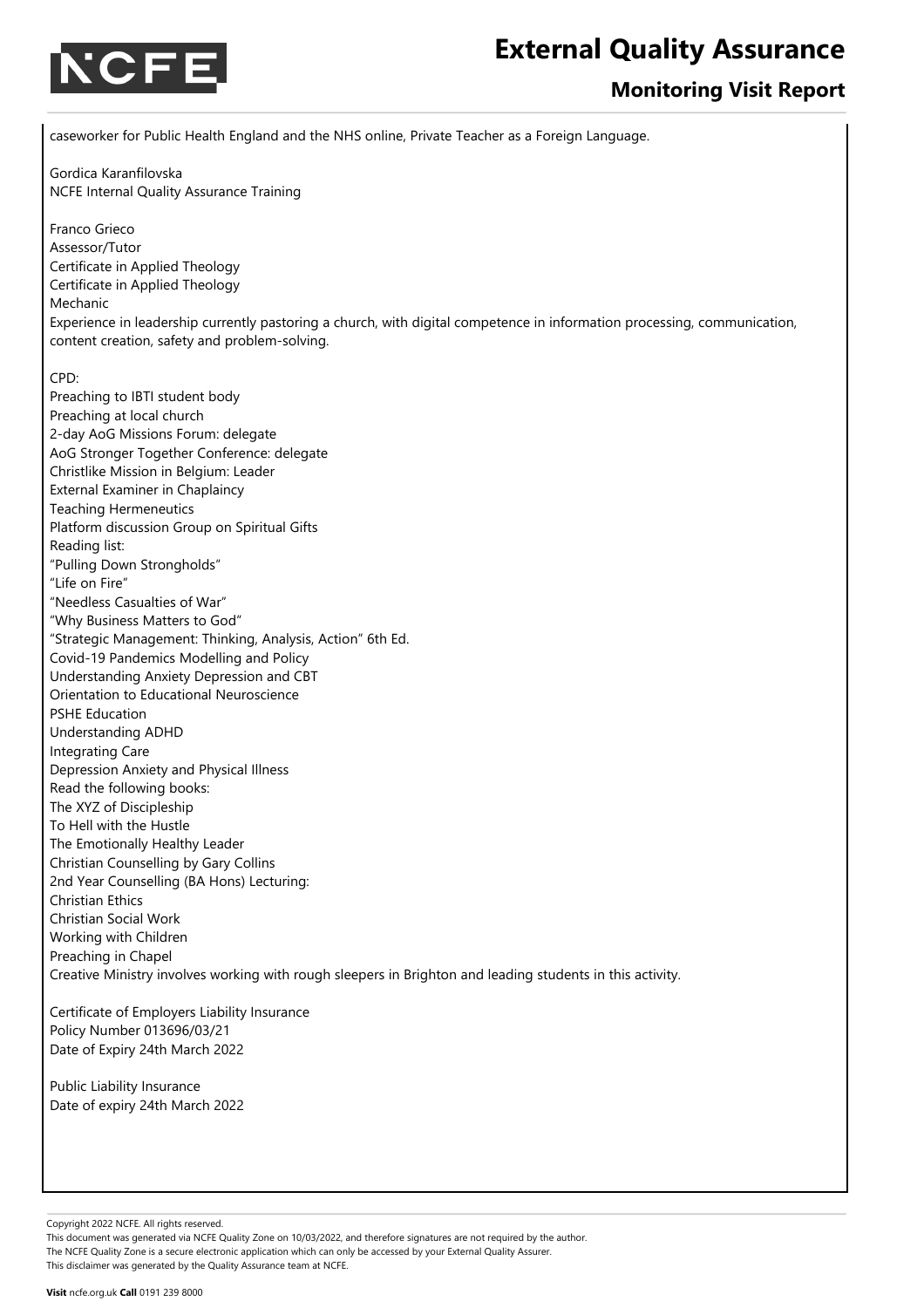

### **Monitoring Visit Report**

#### **Section 5: Assessment**

**Assessors:** Eliana Whyte, Franco Grieco, Gillian Saunders, Paul Hodgson, Stefano Guaglione

|      |                                                                                                                                                          | 1            | $\overline{2}$ | 3 | 4 | 5 | 6 |
|------|----------------------------------------------------------------------------------------------------------------------------------------------------------|--------------|----------------|---|---|---|---|
| 5.1  | The assessment is mostly:<br>1 = at the main site, 2 = at a satellite centre, 3 = in the workplace, 4 = via<br>distance learning, $5 =$ blended learning | ✓            |                |   |   |   |   |
| 5.2  | Assessors have full, up-to-date documentation                                                                                                            | ✓            |                |   |   |   |   |
| 5.3  | There is a planned programme of delivery and assessment methods<br>available for the product which meets our guidelines                                  | ✓            |                |   |   |   |   |
| 5.4  | Information, advice and guidance about centre procedures and practices<br>are provided to learners and potential learners                                | ✓            |                |   |   |   |   |
| 5.5  | Learners' development needs are matched against the requirements of the<br>product and an agreed individual assessment plan established                  | ✓            |                |   |   |   |   |
| 5.6  | Learners have regular opportunities to review their progress and goals and<br>to revise their assessment plan accordingly to meet their chosen product   | ✓            |                |   |   |   |   |
| 5.7  | Any achievement for Recognised Prior Learning (RPL) has been recognised,<br>recorded and checked for appropriateness (where applicable)                  |              |                |   |   |   |   |
| 5.8  | Assessment methods used are valid and reliable and allow access to<br>assessment for learners                                                            | $\checkmark$ |                |   |   |   |   |
| 5.9  | Assessment including any grading decisions have been applied in<br>accordance with national standards as outlined in the specification                   | ✓            |                |   |   |   |   |
| 5.10 | Learners receive regular verbal and written feedback after assessment                                                                                    | ✓            |                |   |   |   |   |
| 5.11 | Each unit of assessed evidence is named, signed and dated by the Assessor<br>and learner                                                                 | $\checkmark$ |                |   |   |   |   |
| 5.12 | Assessment records show accurate assessment tracking, progress and<br>achievement                                                                        | ✓            |                |   |   |   |   |
| 5.13 | Adequate procedures exist to ensure secure and safe storage of current<br>and completed learner assessment records and examination materials             |              |                |   |   |   |   |
| 5.14 | There are suitable arrangements to administer exams to ensure<br>compliance with our external assessment regulations                                     |              |                |   |   |   |   |

#### **Observations and feedback regarding assessment**

Learners all receive Health and Safety induction, alongside Fire Drill practice as part of their student induction this includes all learners reading the Centre's policies, general Academic Induction which includes how to use the study centre, lectures and private studies expectations, examinations, resources they will need, information about GDPR, with an Induction to the qualification they are undertaking, which includes Assessment feedback, grading, plagiarism, referencing, Essay Template, how to write an essay, inspections, and details about NCFE.

Clearly laid out instructions on how to organise their Academic Folders to ensure how to present their folders and evidence is easily accessible, giving a comprehensive overview of what the learner's course is going to be and expectations.

The Centre has in place a clear procedure for supporting learners with learning difficulties, declaration forms for learning difficulties or special assessment requirements to support those who may receive Academic support with individual plans for those who may require special assessment support.

ILPs include the main areas of difficulty, performance effects, support required, the department, relevant staff support, review dates, with one learner currently receiving support for spelling, writing, and concentration, following the assessment from an Educational Psychologist support has been applied to ensure the learner has additional time for all exams, timed tests and writing.

Copyright 2022 NCFE. All rights reserved.

This document was generated via NCFE Quality Zone on 10/03/2022, and therefore signatures are not required by the author. The NCFE Quality Zone is a secure electronic application which can only be accessed by your External Quality Assurer. This disclaimer was generated by the Quality Assurance team at NCFE.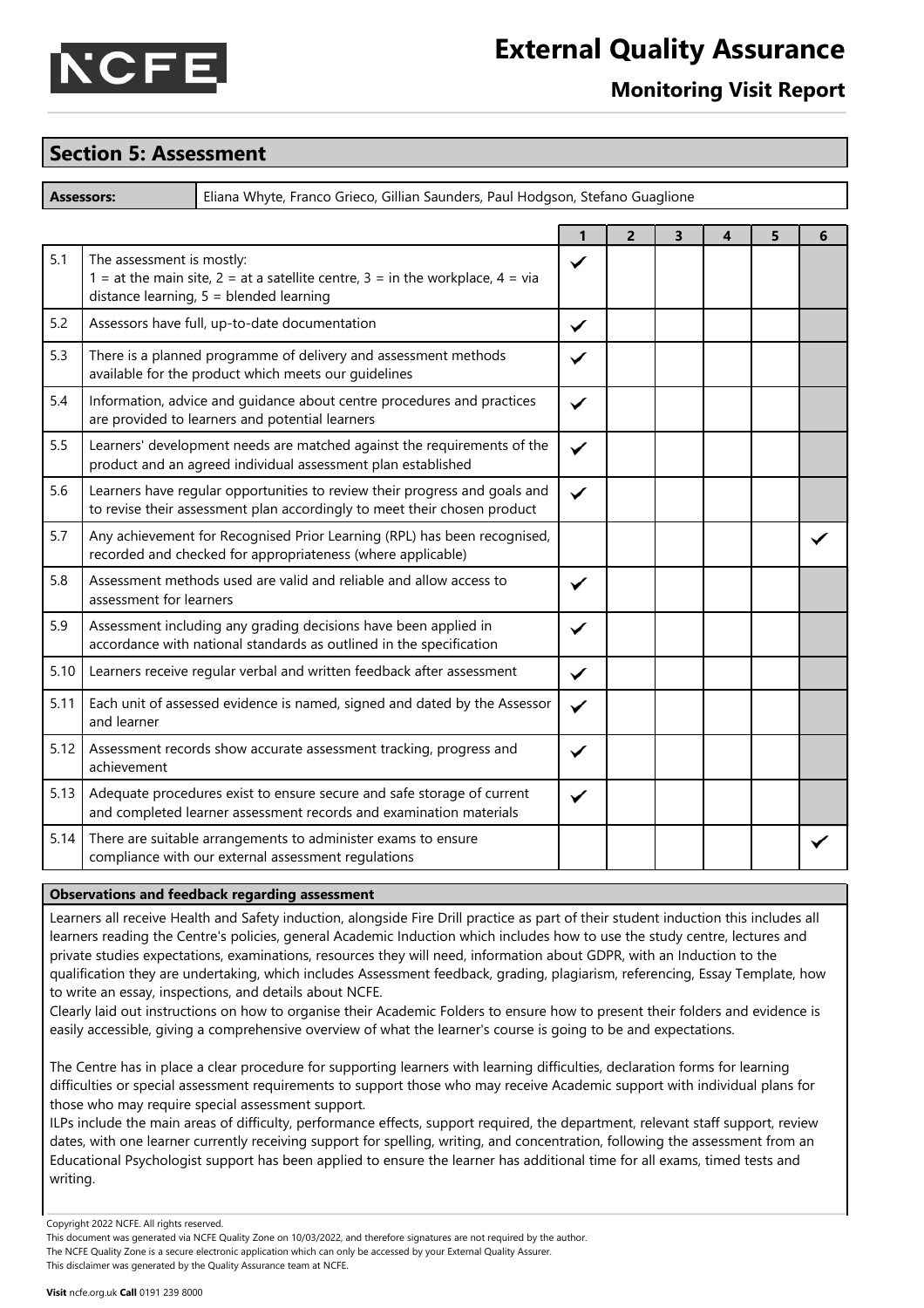

### **Monitoring Visit Report**

All learners receive and comply with the storage of confidential information declaration for their support of them during their studies at the Centre in accordance with their individual learning support plan, which will be stored confidentially in line with GDPR regulations and maintained for two years after which they will be destroyed appropriately.

All Tutors/Assessors are made aware if any learners are receiving support for additional special assessment requirements which also includes their support plan, background, and things to be aware of to ensure full support is in place and understood.

All evidence is presented using a variety of methods which include oral, written and exams, essays, reports, projects, presentations, practical skills assessments, the presentation of evidence for the learners forming today's review include written evidence, with Assessment feedback in situ, all accompanied with the learner's/candidate statement declaration. Clear syllabus for each of the Units and Assignments, subject description, learning outcomes, assignment guidance, grading system and marking criteria laid out in percentage pass rates from Fail, Pass, up to Excellent and Outstanding. Learners receive recommended reading and support on producing a bibliography.

Assessment Tracking demonstrates the completion, grading, and final assessment across the learners for each course, depicting the date, marks for each assessment using the Marks Criteria as a guide using the percentages to calculate the overall grade as a percentage when assessments are completed.

All feedback is consistent, constructive and encouraging, linked to the task/unit/learning outcomes and assignment, highlighting what the learner has achieved, what has been completed well, with areas to consider or revisit and developmental points.

Learners offer feedback to their Assessor/Tutor, which is encouraging and good to see as well as the learner survey forms. The Assessment process is well planned, laid out, clear for all learners to access with a clear audit trail through the Assessment Cycle, signed and dated by both the Assessor and Learner.

Learners receive both written and verbal feedback as the two students spoken to as part of the review agreed. Tracking is done with the students knowing this and the syllabus, schedule, and at the end of each assignment, they have feedback from our Tutor.

The Centre has a well-developed Curriculum planning, scheme of work set out over the weeks duration for the qualifications delivered.

Copyright 2022 NCFE. All rights reserved.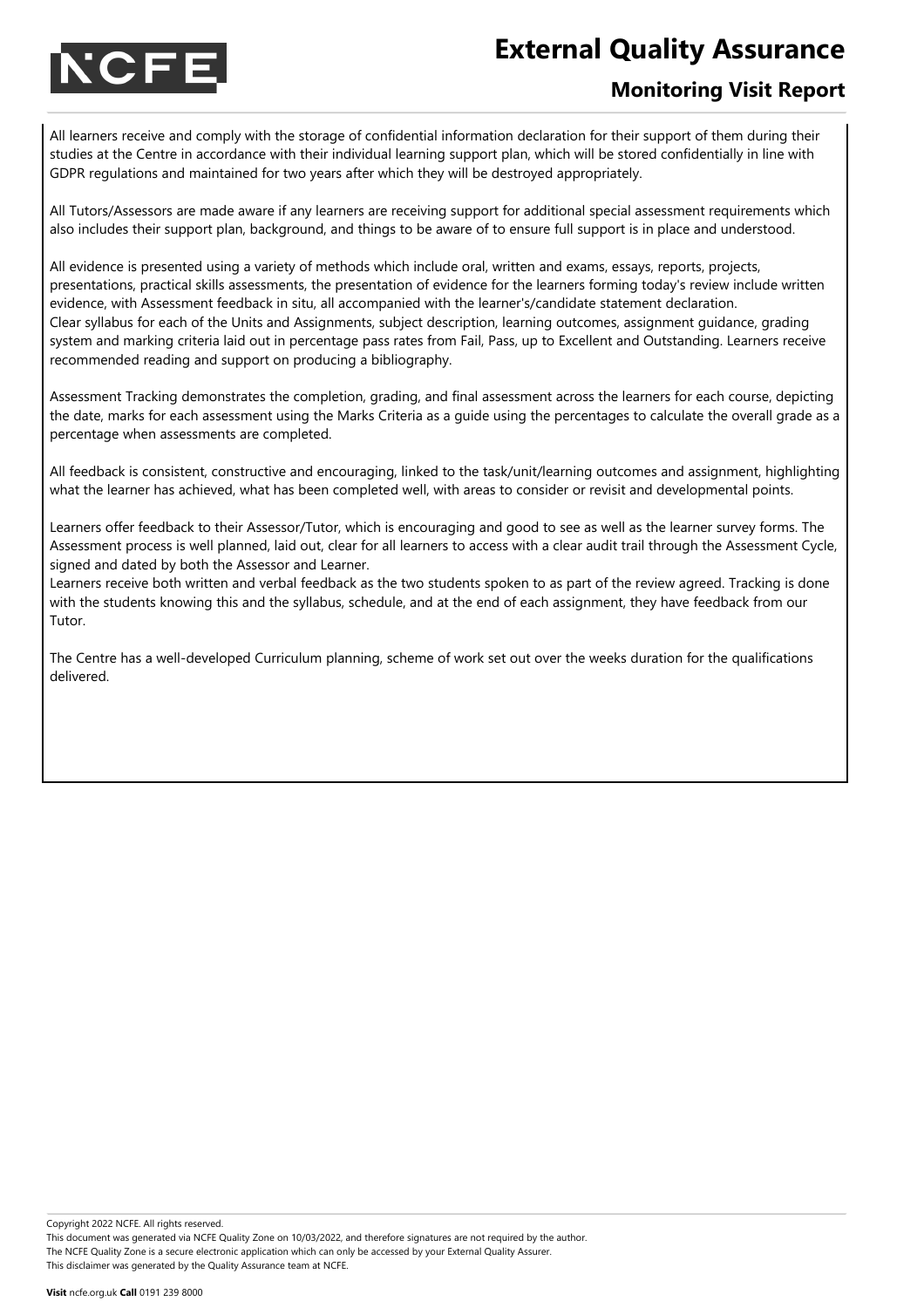

### **Monitoring Visit Report**

### **Section 6: Internal Quality Assurance**

**Internal Quality Assurer:** Becky Tonge

|      |                                                                                                                                                                       | 1 | $\overline{2}$ | 3 | 4 | 5 | 6 |
|------|-----------------------------------------------------------------------------------------------------------------------------------------------------------------------|---|----------------|---|---|---|---|
| 6.1  | The Internal Quality Assurers are mostly:<br>1 = based at the main site, $2 =$ based at a satellite centre, $3 =$<br>freelance/home based.                            | ✓ |                |   |   |   |   |
| 6.2  | An appropriate IQA strategy and sampling plan is in place which is<br>reviewed regularly and corrective measures implemented                                          | ✓ |                |   |   |   |   |
| 6.3  | Suitable arrangements are in place to ensure adequate liaison, consistency<br>and standardisation takes place across all sites including any satellite<br>centres     | ✓ |                |   |   |   |   |
| 6.4  | Allocation of Assessor responsibilities are clear and meet the needs of<br>learners and Assessors                                                                     | ✓ |                |   |   |   |   |
| 6.5  | Assessors have been provided with accurate advice and support to enable<br>them to identify and meet their training and development needs                             | ✓ |                |   |   |   |   |
| 6.6  | Assessors have been assisted with arrangements for learners with special<br>assessment requirements (where applicable)                                                | ✓ |                |   |   |   |   |
| 6.7  | Assessors have been assisted in resolving disputes and appeals (where<br>applicable)                                                                                  |   |                |   |   |   |   |
| 6.8  | Assessors are provided with clear and constructive feedback on the use of<br>different types of assessment methods, judgement of evidence and<br>assessment decisions | ✓ |                |   |   |   |   |
| 6.9  | Assessment is internally quality assured, and each unit of internally quality<br>assured evidence is named, signed and dated by the Internal Quality<br>Assurer       | ✓ |                |   |   |   |   |
| 6.10 | Sample dates are consistent with dates in the IQA sampling plans                                                                                                      | ✓ |                |   |   |   |   |
| 6.11 | Up to date records of internal quality assurance and feedback to Assessors<br>have been maintained                                                                    | ✓ |                |   |   |   |   |
| 6.12 | Adequate time has been allocated to carry out internal quality assurance<br>duties                                                                                    | ✓ |                |   |   |   |   |

#### **Observations and feedback regarding internal quality assurance**

There is an internal verification and assessor policy that details the roles and responsibilities of the IQA, sampling rationale, and appeals process, of the Assessors. The tutors are observed as part of the quality assurance and there is an excel document that records when this has happened for each unit and a couple of the observations have been provided today. There is a Sampling plan in place for each qualification, assignments, listing the learners, with tracking of each unit and Assessor recorded, assignments per unit, yearly delivered.

IQA feedback is per learner and is based on different types of assessments within each unit, learning outcomes, evidence indicators, and feedback. Developmental feedback to the Assessor in place, along with general comments, signed and dated by both the Assessor and IQA.

The Centre has in place a clear procedure for supporting learners with learning difficulties, declaration forms for learning difficulties or special assessment requirements, where learners receive Academic support with individual plans for those who may require special assessment support. ILPs include the main areas of difficulty, performance effects, support required, the department, relevant staff support, review dates, with one learner currently receiving support for spelling, writing, and concentration, following the assessment from an Educational Psychologist support has been applied to ensure the learner has additional time for all exams and timed tests.

Copyright 2022 NCFE. All rights reserved.

This document was generated via NCFE Quality Zone on 10/03/2022, and therefore signatures are not required by the author. The NCFE Quality Zone is a secure electronic application which can only be accessed by your External Quality Assurer. This disclaimer was generated by the Quality Assurance team at NCFE.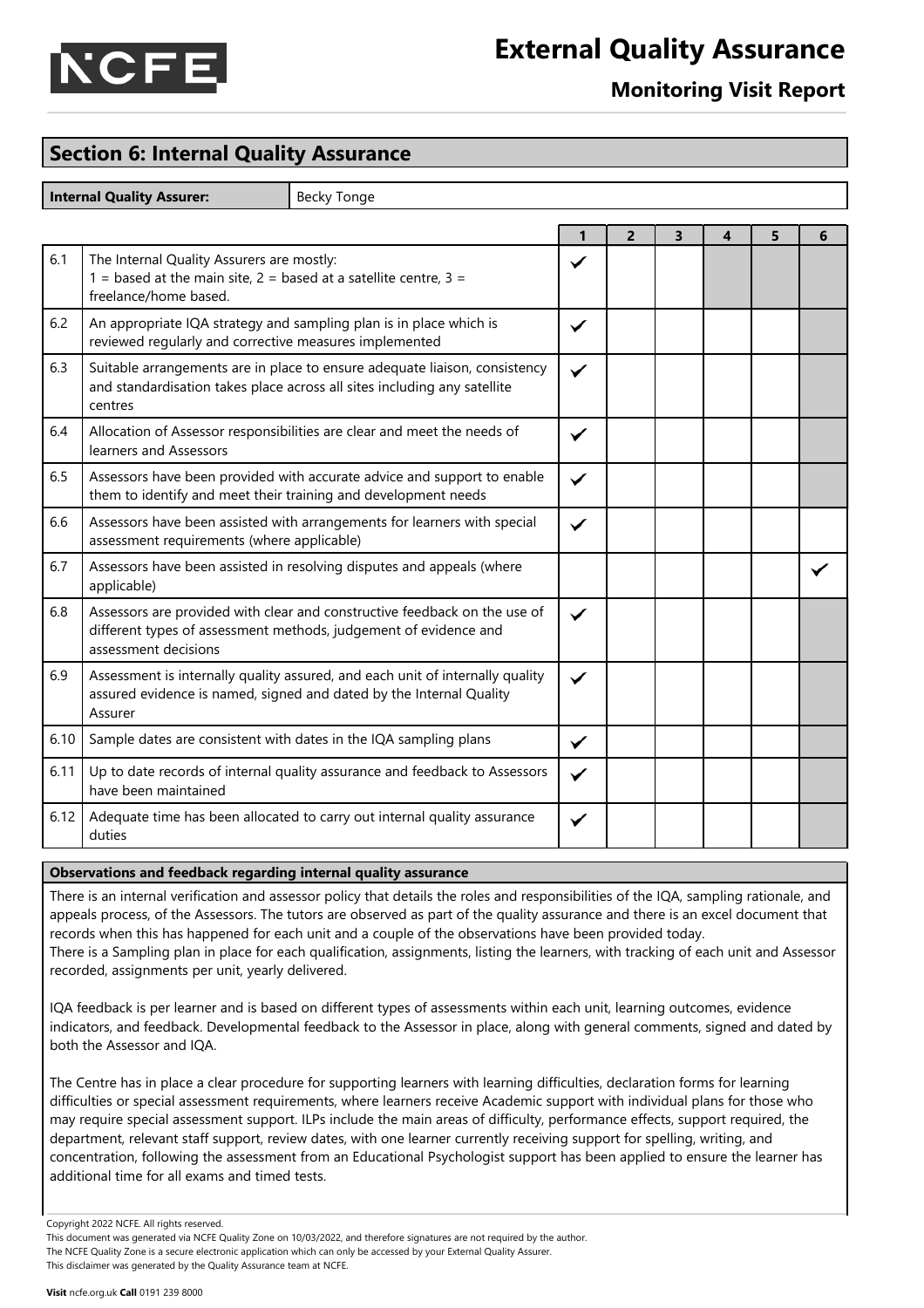

### **Monitoring Visit Report**

All learners receive and comply with the storage of confidential information declaration for their support of them during their studies at the Centre in accordance with their individual learning support plan, which will be stored confidentially in line with GDPR regulations and maintained for two years after which they will be destroyed appropriately.

All Tutors/Assessors are made aware if any learners are receiving support for additional special assessment requirements which also includes their support plan, background, and things to be aware of to ensure full support is in place and understood. with support in place for Assessors.

Standardisation Team Meetings have continued with the following taking place:

IBTI Academic Meeting: January 25th 2022.

Academic Department Items:

IBTC Journal – Gordica introduced the idea of the IBTC compiling a journal/magazine (pdf) to go on the website with the input of tutors about a subject close to their heart and having a particular topic per issue e.g. refugees, suffering. To be distributed amongst students. A 'Students Corner' could also be a part of the journal. Discussion taking place around this subject.

#### Application Forms:

Franco suggested having one application form for both courses with an option in the form to specify which course the applicant is applying for. Franco would like the application form to be entirely electronic and completed on the website. Discussion ensued about whether the applicant's pastor should sign forms initially when the applicant submits their application as well as provide a reference. Lisa wanted to ensure there is an option for applicants to keep a copy of their application form – Franco confirmed there is. Discussion around this subject was recorded.

Learning Support Needs:

Becky updated all present about a particular student's learning support needs.

Academic Policy Update:

Regarding class attendance and absence: amendments are to be made as a result of agreements between the team.

Matters arising include Electrical issues and reports, new building certificates, allowance for items, opening day speakers.

Confirmed today there has not been any Assessors/Tutors who have been assisted in dealing with appeals or disputes.

Copyright 2022 NCFE. All rights reserved.

This document was generated via NCFE Quality Zone on 10/03/2022, and therefore signatures are not required by the author. The NCFE Quality Zone is a secure electronic application which can only be accessed by your External Quality Assurer. This disclaimer was generated by the Quality Assurance team at NCFE.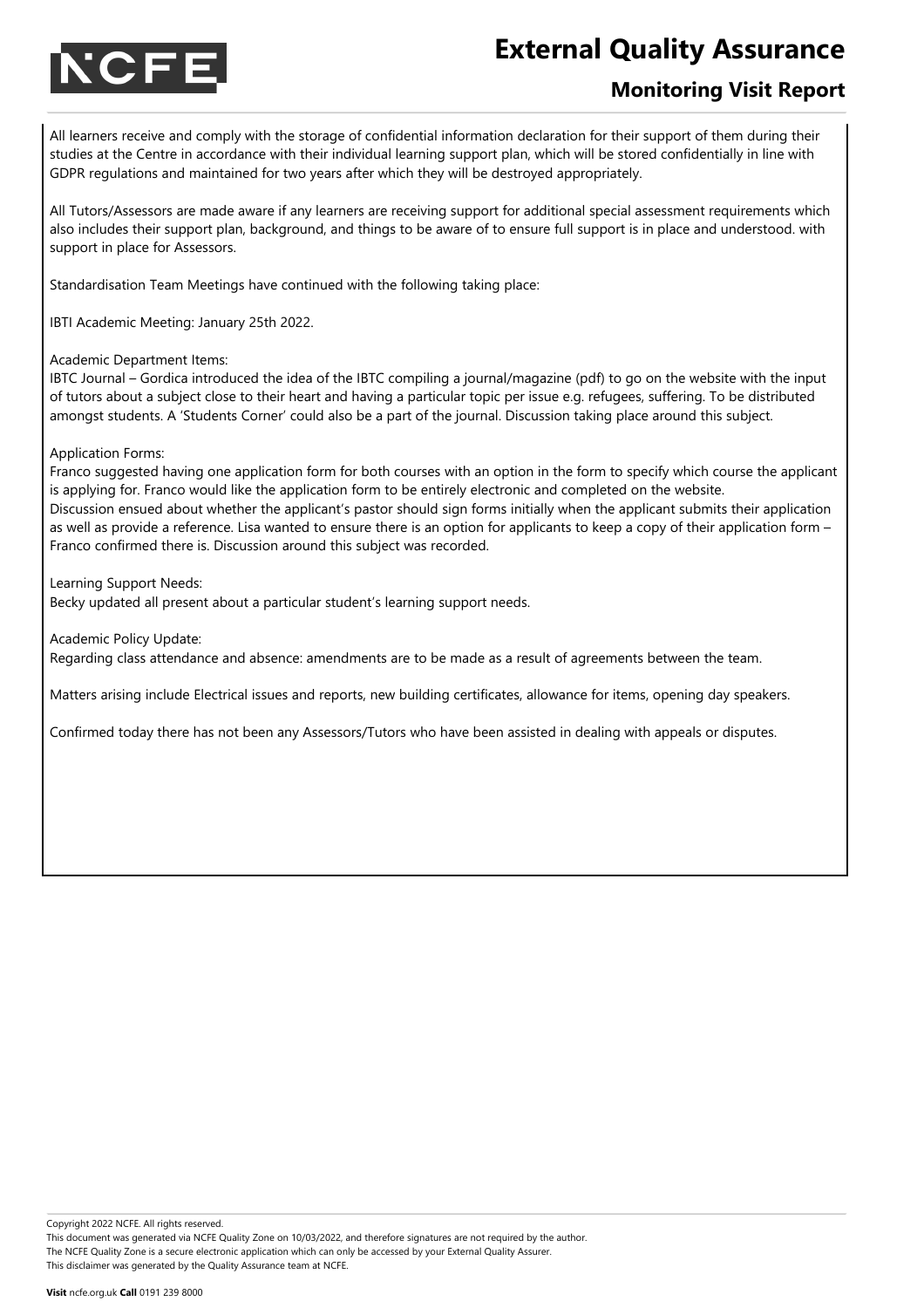

**Monitoring Visit Report**

## **Section 7: Learners Sampled**

| <b>Batch No.</b> | <b>Product</b>                           | <b>Session</b> | <b>Status</b> | <b>Learner</b> | <b>CAG/TAG</b> | Assessor             | <b>IQA</b>         | <b>Units</b><br>sampled                                                                                  | <b>Expected</b><br><b>Completion</b><br>Year | <b>Booking</b><br><b>Declaration</b> |
|------------------|------------------------------------------|----------------|---------------|----------------|----------------|----------------------|--------------------|----------------------------------------------------------------------------------------------------------|----------------------------------------------|--------------------------------------|
| 805548457        | CQ11352 - Diploma in Applied<br>Theology | 2020/2021      | Final         |                |                | Franco Grieco        | <b>Becky Tonge</b> | <b>Pauline Letters</b><br>Studies 1st<br>Thessalonians.<br>Unit 5.<br>Assigment 1.<br>Typed.<br>Sampled. | N/A                                          |                                      |
| 805548457        | CQ11352 - Diploma in Applied<br>Theology | 2020/2021      | Final         |                |                | Eliana Whyte         | <b>Becky Tonge</b> | Interpersonal<br>Relationships.<br>Unit 13.<br>Assignment 2.<br>Typed.<br>Sampled.                       | N/A                                          |                                      |
| 805548457        | CQ11352 - Diploma in Applied<br>Theology | 2020/2021      | Mid           |                |                | Stefano<br>Guaglione | <b>Becky Tonge</b> | Systematic<br>Theology. Unit<br>12.<br>Assignment 1.<br>Typed.<br>Sampled.                               | N/A                                          |                                      |
| 805548457        | CQ11352 - Diploma in Applied<br>Theology | 2020/2021      | Final         |                |                | Eliana Whyte         | <b>Becky Tonge</b> | Introduction<br>to Christian<br>Counselling.<br><b>Unit 11.</b><br>Assignment 1.<br>Typed.<br>Sampled.   | N/A                                          |                                      |

Copyright 2022 NCFE. All rights reserved.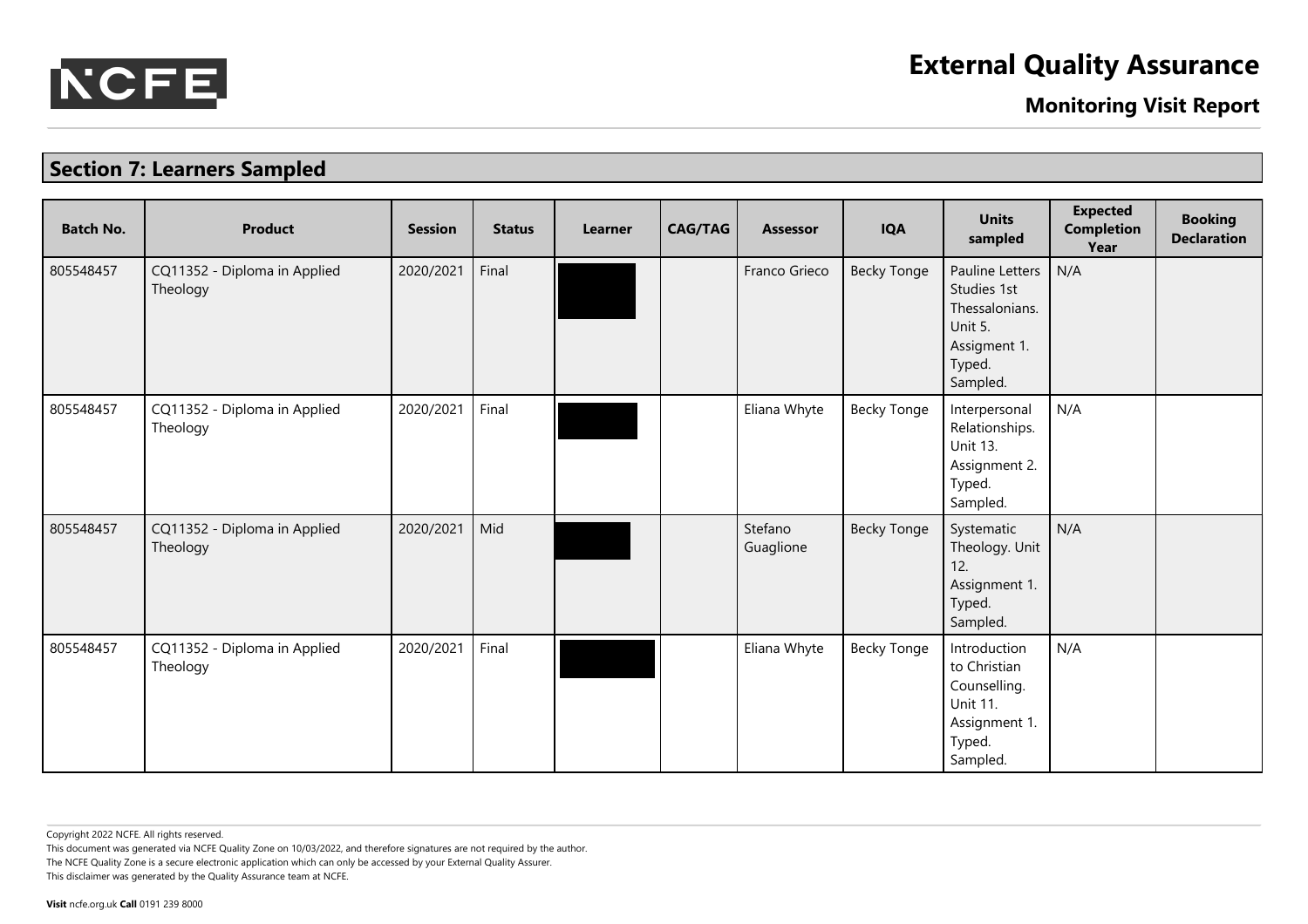

### **Monitoring Visit Report**

| 805664700 | CQ11516 - Level 4 Certificate in<br>Applied Theology | 2021/2022 | Mid |  | Gillian<br>Saunders | <b>Becky Tonge</b> | Working with<br>Children. Unit<br>10.<br>Assignment 1.<br>Typed.<br>Sampled. | N/A |  |
|-----------|------------------------------------------------------|-----------|-----|--|---------------------|--------------------|------------------------------------------------------------------------------|-----|--|
| 805664700 | CQ11516 - Level 4 Certificate in<br>Applied Theology | 2021/2022 | Mid |  | Paul Hodgson        | <b>Becky Tonge</b> | Church<br>History. Unit<br>12.<br>Assignment 1.<br>Typed.<br>Sampled.        | N/A |  |
| 805664700 | CQ11516 - Level 4 Certificate in<br>Applied Theology | 2021/2022 | Mid |  | Gillian<br>Saunders | <b>Becky Tonge</b> | Working with<br>Children. Unit<br>10. Typed.<br>Assignment 1.<br>Sampled.    | N/A |  |

**Reliability of Assessment:** A = Assessment is as expected and fully consistent: No remedial action required by Centre

Copyright 2022 NCFE. All rights reserved.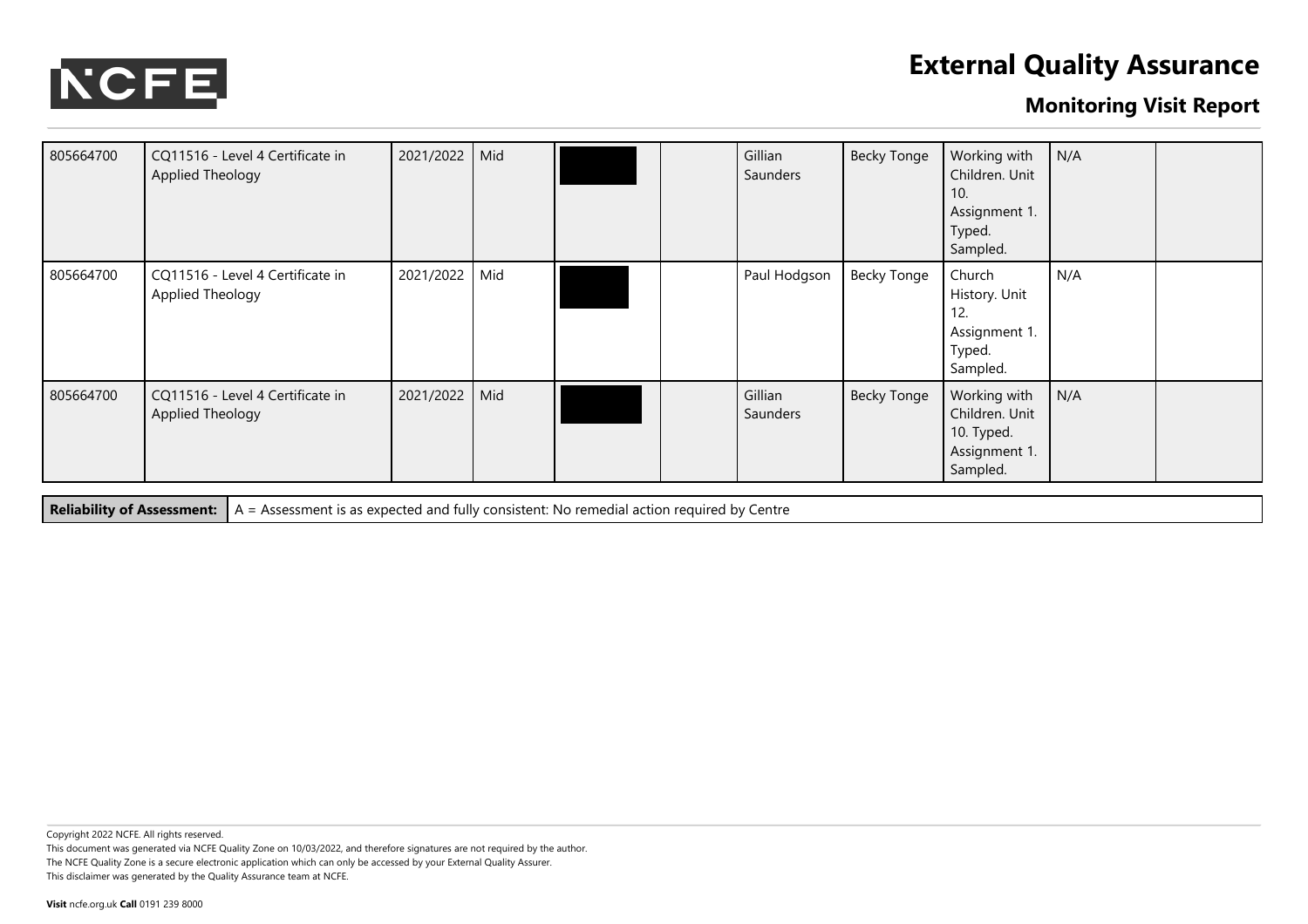



### **Monitoring Visit Report**

### **Section 8: Learner Feedback**

**Product Number and Name:** CQ11516 Level 4 Certificate in Applied Theology

**How many learners have been spoken to as a part of the visit?** 2

#### **Purpose – Has the product achieved its purpose for all learners interviewed?**

Yes, everything was beyond my expectations.

Actually doing a great job, I am able to take some parts of the Academic side and apply them to my life and how I live my life, take forward into my life which is great.

#### **Content – What did the learners interviewed think about the content of the product?**

Most of the time the content is applicable, it deepens on the subject overall I think 8 out of 10 mark.

Yes for what I did and in the lecture I have been able to apply to my life, living what you have learned in your daily life, I am learning a lot about the different subjects.

#### **Support – Did all learners interviewed receive a reasonable and appropriate level of support?**

I think that I have come from my first year and now in my second year I have more autonomy to study and research, student welfare is good with good support when you need it.

I agree with the comments made by my peer, my class is only six students so small and I can see the support is always there for the questions support is there to answer any questions we may have.

#### Validity of Assessment - Were the learners able to provide evidence of knowledge and understanding to justify the **outcome of assessments?**

Something that I really like is the fact that theology and my perspective is not always the right one so I need another perspective and other ideas and working with and understanding other cultures is something I can bring for myself. Case studies are good as you can independently research and make your own ideas, you can then think about what you think, your ideas and make up your mind through this and reading.

I agree and have really learned to be more open with a perspective and opinions of others, I have been able to really go deep in what I know with encouragement to dig deeper, and in a career way how I might be able to apply this and find out more about certain topics, encouragement is there to support.

Copyright 2022 NCFE. All rights reserved.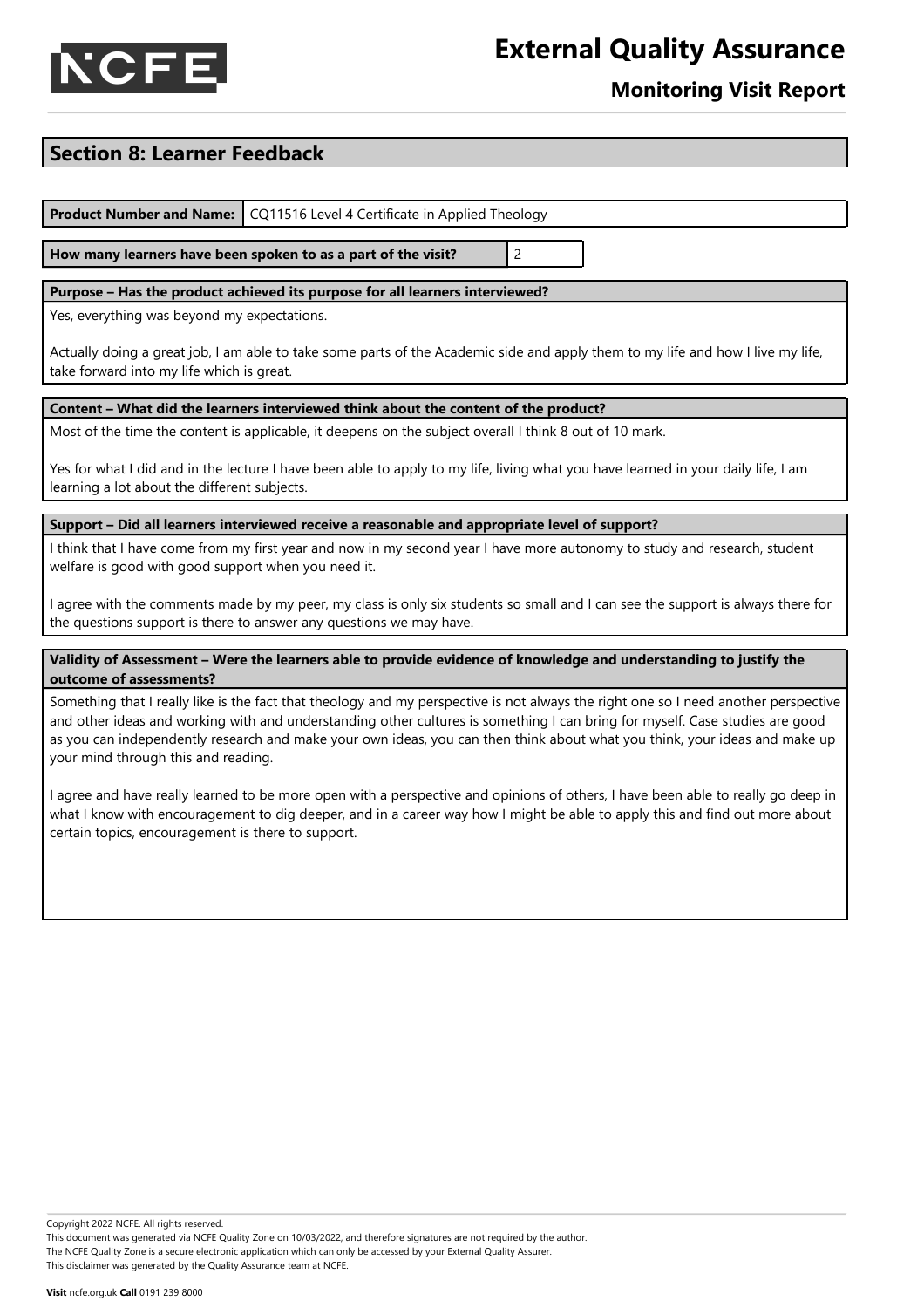

### **Monitoring Visit Report**

### **Section 9: Action Plan For Centre**

#### **Management Systems and Administrative Arrangements**

| <b>Action:</b>                        | There are no actions required for this section |
|---------------------------------------|------------------------------------------------|
| <b>Resources (Physical and Staff)</b> |                                                |
| <b>Action:</b>                        | There are no actions required for this section |
| <b>Assessment</b>                     |                                                |
| <b>Action:</b>                        | There are no actions required for this section |
| <b>Internal Quality Assurance</b>     |                                                |
| <b>Action:</b>                        | There are no actions required for this section |

#### Copyright 2022 NCFE. All rights reserved.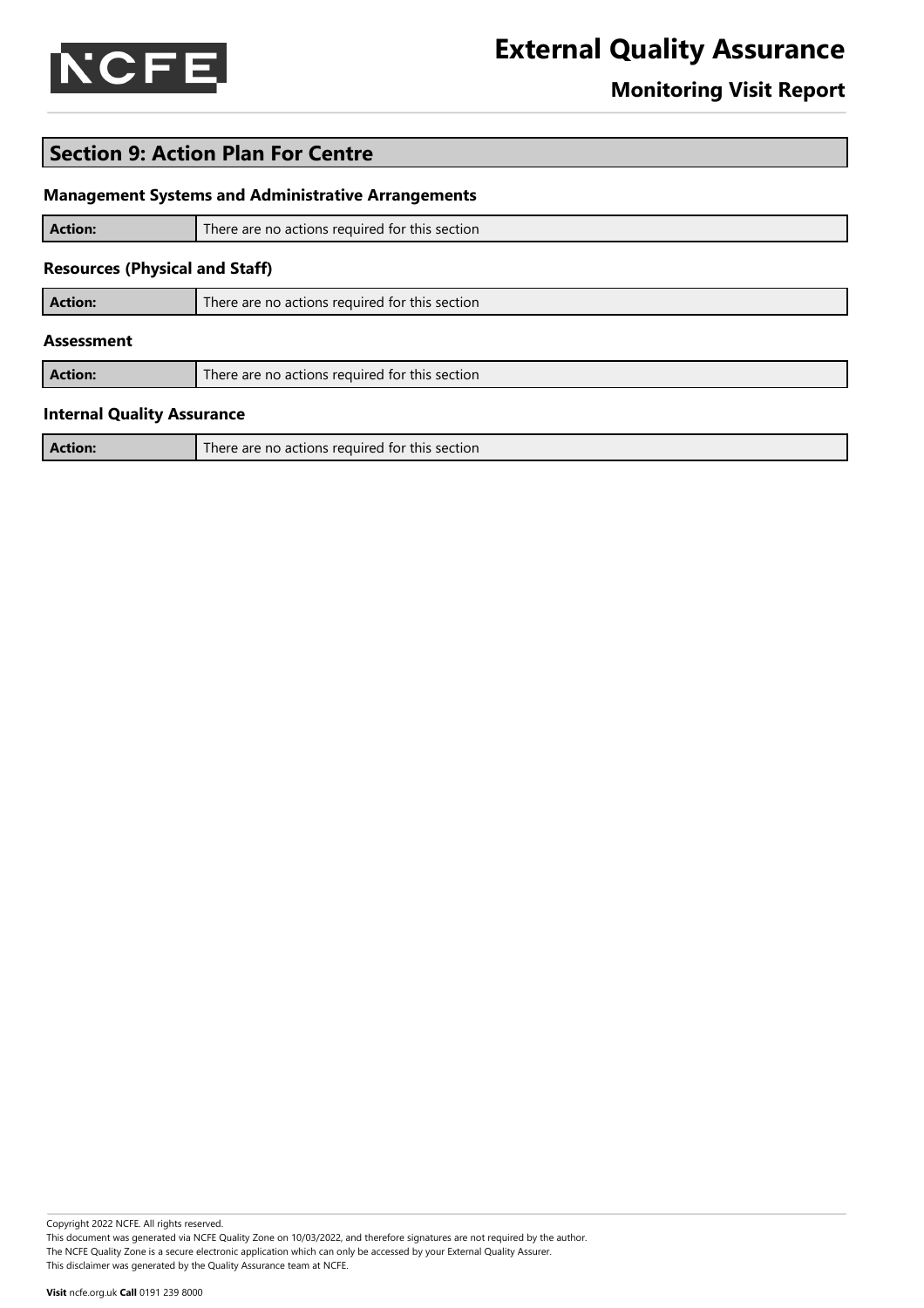

### **Monitoring Visit Report**

## **Section 10: External Quality Assurer/Head Office**

| <b>Action For</b>                                     | <b>Action Required</b> |            | By when |
|-------------------------------------------------------|------------------------|------------|---------|
| <b>External Quality Assurer</b>                       |                        |            |         |
| Head Office                                           |                        |            |         |
| <b>YES</b>                                            |                        |            |         |
| Do you recommend continued approval for this product? |                        |            |         |
| Do you recommend continued approval for the centre?   |                        | <b>YES</b> |         |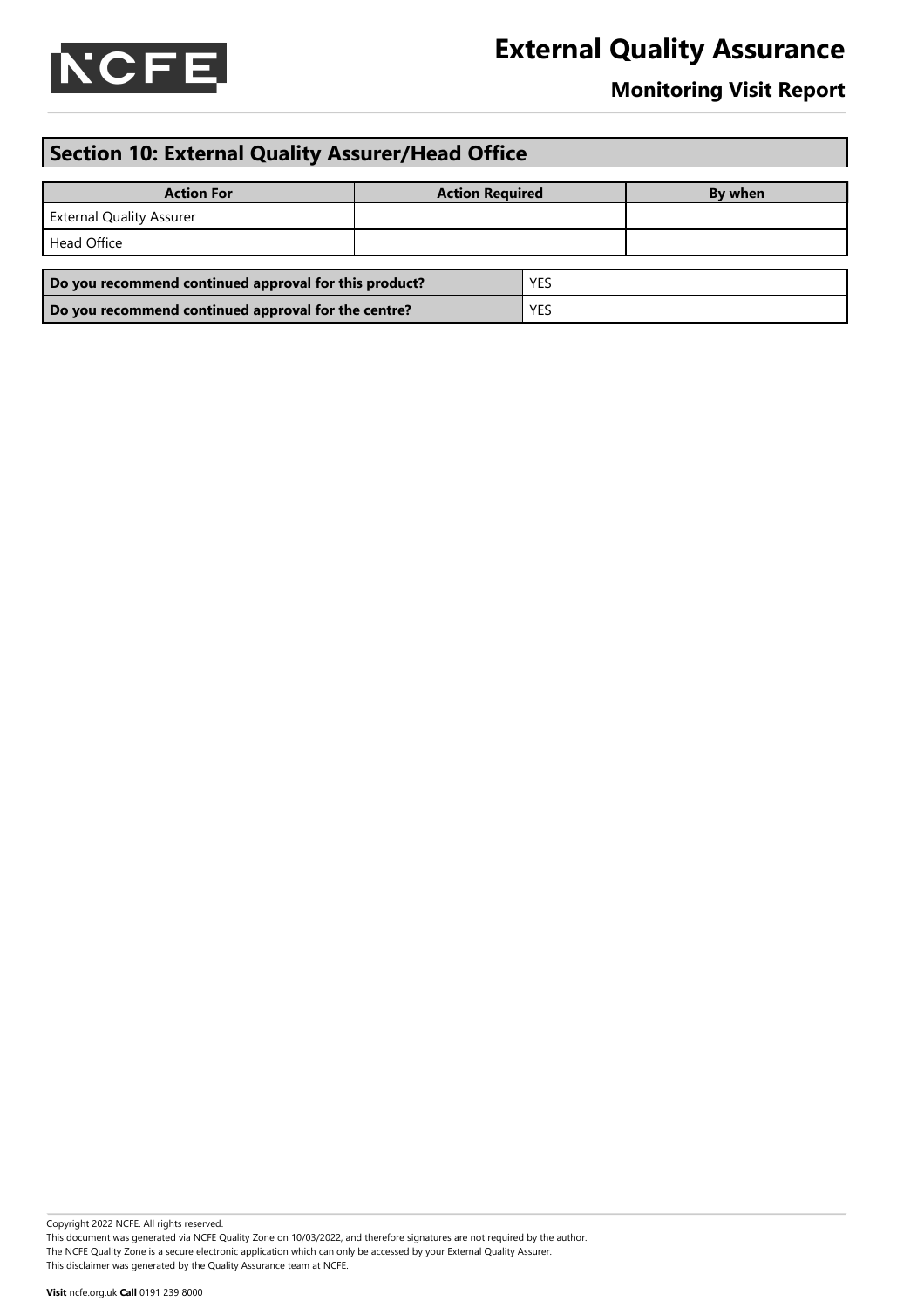

### **Monitoring Visit Report**

### **Section 11: Additional Information Sheet**

#### **Any additional comments regarding the visit**

Many thanks to Gordica Karanfilovska for the organisation for all evidence, information and documentation in a timely manner all uploaded utilising our secure link.

It was nice to meet Becky along with Gordica during the team meeting, along with two learners who gave lovely passioned feedback about the qualification they are completing and the support received.

As discussed today, Gordica feels that the form for Section 12 is not appropriate to apply feedback for their Customised Qualifications.

I wish you all well, please, contact your Regional EQA to arrange your next review.